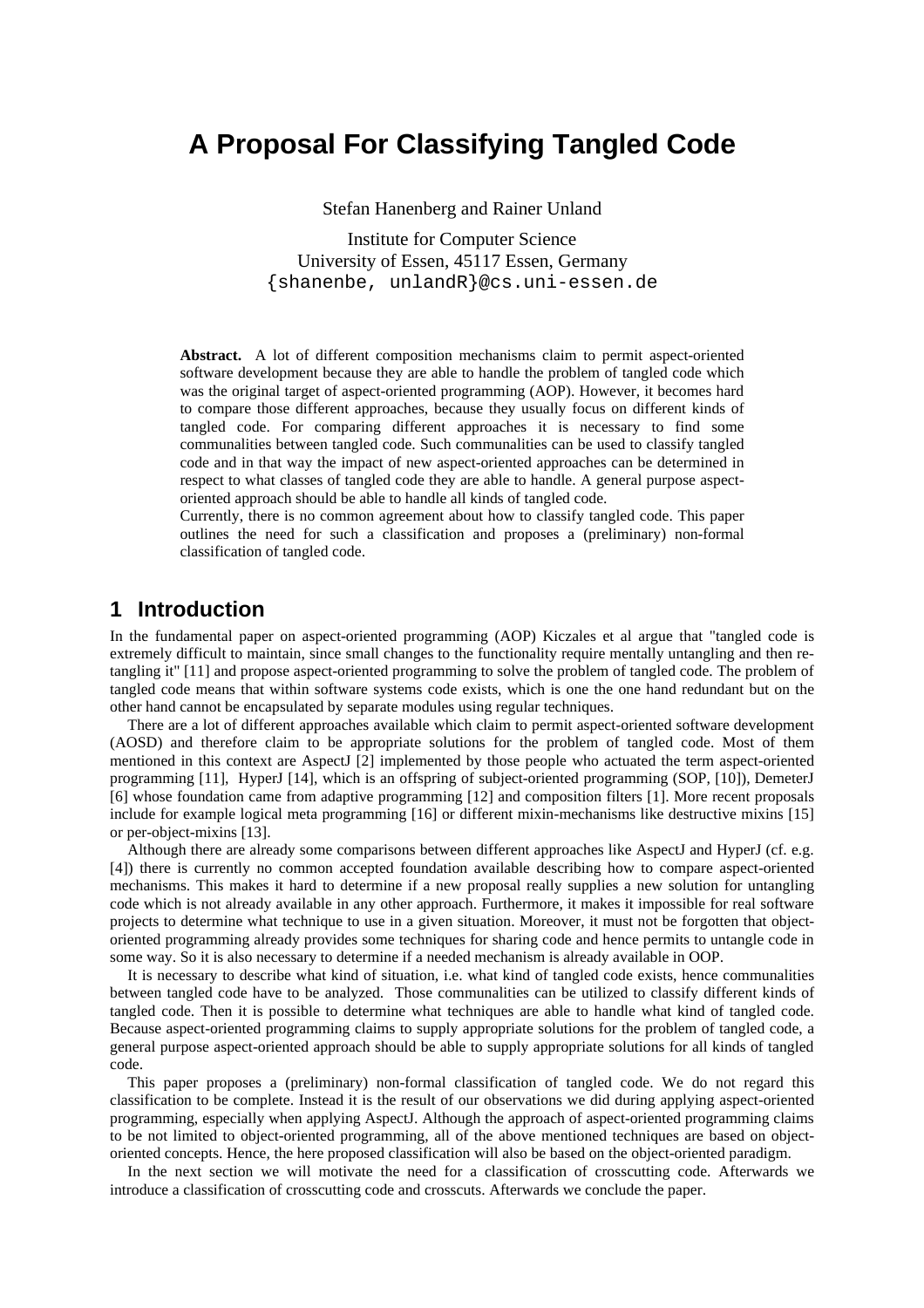## **2 Motivation**

Figure 1 and 2 contain some code examples, which obviously contain some tangled code. In figure 1 the tangled code results from an implementation of the observer pattern [8]. Both classes Point and GuiElement contain redundant methods for attaching and detaching observers. Moreover, the definition of the instance variable observers occurs in both classes. The intension of those definitions is the same and therefore it can be argued, that both classes contain tangled code.



#### **Figure 1: Tangled Observer Implementation**

There is already an object-oriented solution for this problem, because if both classes can have the same superclass containing the observer related implementation. So refactoring both classes using *extract superclass* [7] seems to lead to the desired result. Nevertheless, there might be reasons why it is undesired to use inheritance in that situation. On the one hand in object-oriented programming practices inheritance is often more than just a mechanism for code reuse and expresses a subtype relationship. Such a relationship might be undesired, because it expresses a common root of both classes. On the other hand extracting a superclass in programming languages which support only single inheritance is not that easy. So it seems to be worth thinking about (aspect-oriented) alternatives in such a situation.

The statement this.informObservers() occurs three times in different methods in class Point and one time in class GuiElement and therefore seems to be a potential example of tangled code. The intension of those statements stems also from the observer and defines that every time the state of an object changes all observers must be informed. The state of Point instance is describes by the coordinates x and y, the state of GuiElement objects is described by color. For such tangled code there is no object-oriented solution. Is must also be mentioned that this code depends on method informObservers and also in this. This dependency means that the code can only occur in (object-) methods whose class definition also contain method informObservers (assuming a class-based language).

The assignments this. $x = x$  and this. $y = y$  exist in method setXY in addition to setX and setY in Point. In some way this kind of tangling seems to be more complex than the ones before. The observers should be informed exactly once whenever a method is called which changes a point's state. For this reason setXY cannot invoke setX or setY, because this would inform the observers twice. In this situation is does not seem to be clear what code is tangled: just by comparing lines of code the answer is that the assignments are tangled. On the other hand they appear more than once because of the property to be observable. It seems to be obviously that this is a different kind of tangling than the this. informObserver statement.<sup>1</sup>

Another often discussed example of tangled code is a singleton implementation [8] which can be found in figure 2. It is not that easy to identify the tangled code. One the one hand the body of both getInstance methods is (almost) the same. So it could be argued that the method bodies contain the tangled code. On the

<sup>&</sup>lt;sup>1</sup> In fact this kind of code tangling was already exhaustively discussed in the context of AspectJ (cf. [3], [5] and [9]).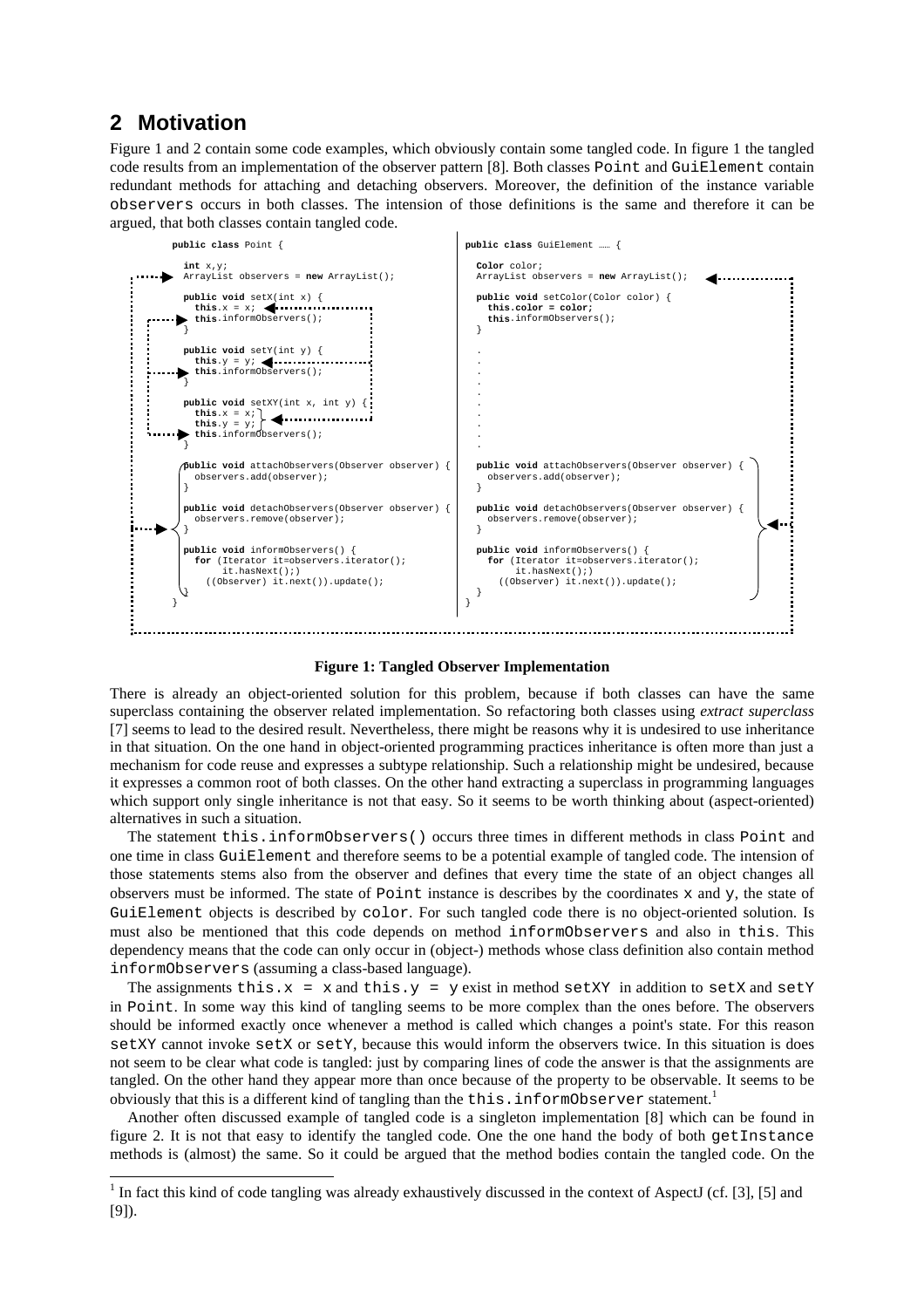other hand the declarations of getInstance only differ in their return types. So it seems to be more appropriate to determine the whole method to be an example of tangled code. Programming languages like Java which allow neither to declare covariant methods nor generic types do not supply any appropriate solution to untangle this code.

The definition of instance also seems to be redundant but differs in both classes concerning the type. Moreover, the singleton design pattern is usually implemented using private constructors. So "declaring the constructor private" also seems to be kind of tangled code.



**Figure 2: Tangled Singleton Implementation**

The examples showed that there are a lot of different kinds of tangling. One the one hand there is tangled code which is easy to identify and which might exist on statement level (like this.informObservers). On the other hand there is code which is not that easy to identify, because the object-oriented realization already hides the details responsible for the tangling (like the implementation of method setXY in class Point). Furthermore, there is code somehow depends on the locations it crosscuts (like the type of instance in SingletonA).

One of the main cognitions of those examples is, that there is a difference between the tangled code itself and the way how this code crosscuts existing structures. Therefore we distinguish between crosscutting code and the way of crosscutting.

### **3 Crosscutting code**

This section classifies the crosscutting code. The classification is based upon the following observations.

First, there is code which can be added to almost arbitrary classes or methods because the code does not expect any parameters from the location it is woven to. A typical example is a collection of methods, which do not are strongly coherent to each other, but on the other hand to not expect anything from their object except those methods. Such methods can be added to almost any class (restrictions are given e.g. if the underlying language does not support covariant methods).

Second, the crosscutting code not only depends on its environment in the sense, that it expects any parameters, but the code itself has to be adapted when woven to the new environment. For example C++ templates expect class parameters, so the code itself will be transformed to match the needs at hand. Nevertheless, the transformations which are necessary to transform the crosscutting code might be more complex than "just" transform type information.

Third, the crosscutting code can transform the environment it is woven to. The most typical example is a delayed exception declaration in java sources, i.e. the exception is part of the crosscutting code.

#### **Unit Dependency**

This characteristic describes, if the code depends on the unit which is affected by the crosscutting or where the crosscutting is located in. We distinguish between *unit dependent* and *unit independent crosscutting code*. Unit dependent crosscutting code needs some input from the units it crosscuts. For example the statements this.informObservers() which can be found in both classes of figure 1 are examples for *object dependent crosscutting code*, because they depend on the variable this and assume the object referred by this to contain a method informObservers(). On the other hand they are *method independent*, because they do not depend on any method related information. Method related information might be any parameters from the method or any variables local to the method. Although the crosscutting code is object dependent it does not mean, that every occurrence of the code is related to the same object. Obviously, this in GuiElement relates to a different object than this in Point.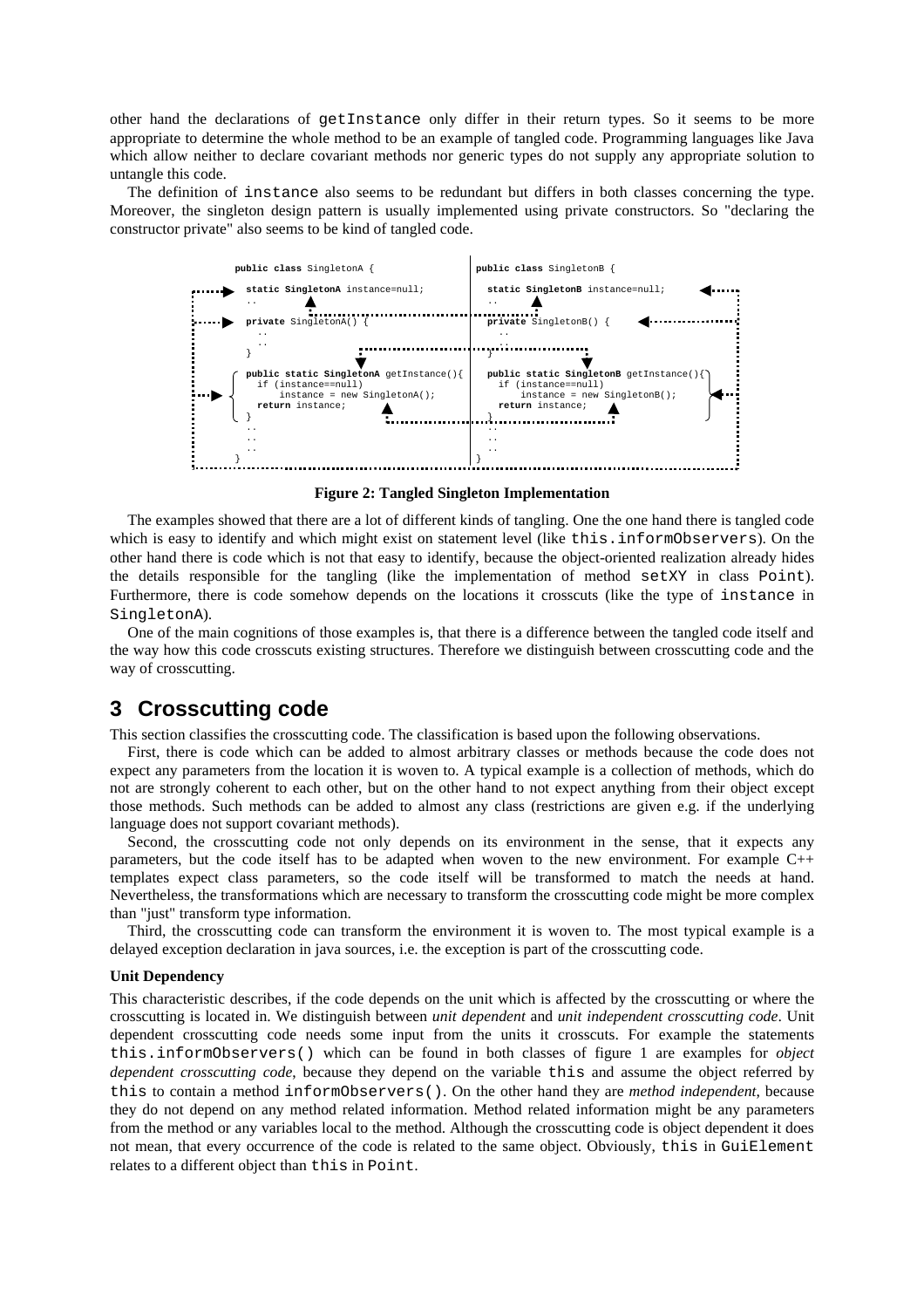#### **Constant vs. Variable Crosscutting Code**

There is a difference between constant and variable crosscutting code, i.e. the difference is if there are any variabilities within the code or not. Examples of constant crosscutting code can be found in figure 1. The statements this.informObserver() are exactly the same (although this might be related to different objects) , so the crosscutting code is constant. Also the methods for attaching and detaching observers are examples for constant crosscutting code. In contrast to that, the singleton implementation contains variabilities: the return type of method getInstance is a changeable. Likewise the method body of getInstance is variable, because in SingletonA it create a new instance of SingletonA and in SingletonB a new instance of SingletonB.

Variable crosscutting code needs a more complex composition technique, because the code changes when applied to a specific context.

#### **Transforming Crosscutting Code**

This characteristic describes, if the crosscutting code changes the declaration of the element it is applied to. For example, the methods for attaching and detaching observers are *class transforming crosscutting code* because they change the interface of the class those methods are applied to. On the other hand, this.informObservers() is an example for *non-class transforming crosscutting code*, because is neither transforms the declaration of the methods it is located in nor does it change the interface of any class.

Transforming crosscutting code can either increase or decrease the possible usage of the element the code is applied to. For example code which declares several classes to extend a certain class increases the possible usage of those classes. All existing clients of those classes are still able to use them. On the other hand code which declares a "delayed" exception of a method decreases the possible usage, because clients are enforces to catch those exceptions.

### **4 Crosscutting**

The crosscutting describes at what positions code crosscuts existing structures. It is a certain strategy applied to existing code to add crosscutting code. While the section above classified "what" crosscuts given code, this section describes "how" it crosscuts. Classifying crosscutting is based upon the following observations.

First, the crosscutting might be described constantly or variable. Constant crosscutting means, that the strategy how the crosscutting code is added to existing code is fix and cannot be used in any other context. Second, crosscutting code is added to certain locations. The question arises if the crosscutting really crosscuts such location or if it just affects the location. The difference between both is, that a crosscut location is a common root for several affected locations. It is something like a selector for identifying several affected locations. Third, the relationship between the crosscutting code and the affected location might be static or dynamic. Static means, that this relationship only depends on the location's lifetime.

#### **Constant vs. Variable Crosscutting**

*Constant crosscutting* means that the way certain code crosscuts a given structure is described completely without any variabilities. In other words, the strategy applying the crosscutting code to the existing one is entirely defined without any hooks which allow the crosscutting to be used in any other context. In contrast to that a *variable crosscutting* contains variabilities which allow to add the crosscutting code to a new context. Referring to the introducing examples the singleton implementation crosscuts existing structures variable. The implementation can be attached to any class. Therefore the class to which the implementations are applied to are the variable part of the crosscutting. Variable crosscutting is an indication for reusability of the crosscutting code, because it allows to apply the crosscutting code to new contexts without changing crosscutting itself.

A constant crosscutting is usually applied if the corresponding code is highly coherent to a certain location and highly specialized for a (usually location dependent) purpose and thus cannot be reused for any other purposes. Examples for constant crosscutting can be found e.g. in the *simple telecom simulation* which is part of the AspectJ documentation (cf. [2]). Such applied crosscutting code is highly connected to a application specific needs and therefore the crosscutting cannot be used in any other context.

#### **Crosscutting Location**

The crosscutting location describes what entities are crosscut by the crosscutting code. It is necessary to distinguish between *crosscutting location* and *crosscutting affected units*. The first one describes the location to which the crosscutting is applied to, the latter one describes those units which are affected by the crosscutting. A crosscutting location is a common root for several affected locations. It is something like a selector for identifying several affected locations. We distinguish between class, method and object located (and affecting) crosscutting.

*Class located crosscutting* describes that kind of crosscutting which is restricted to a certain class. The observer implementation from figure 1 is an example of a class located crosscutting: the statements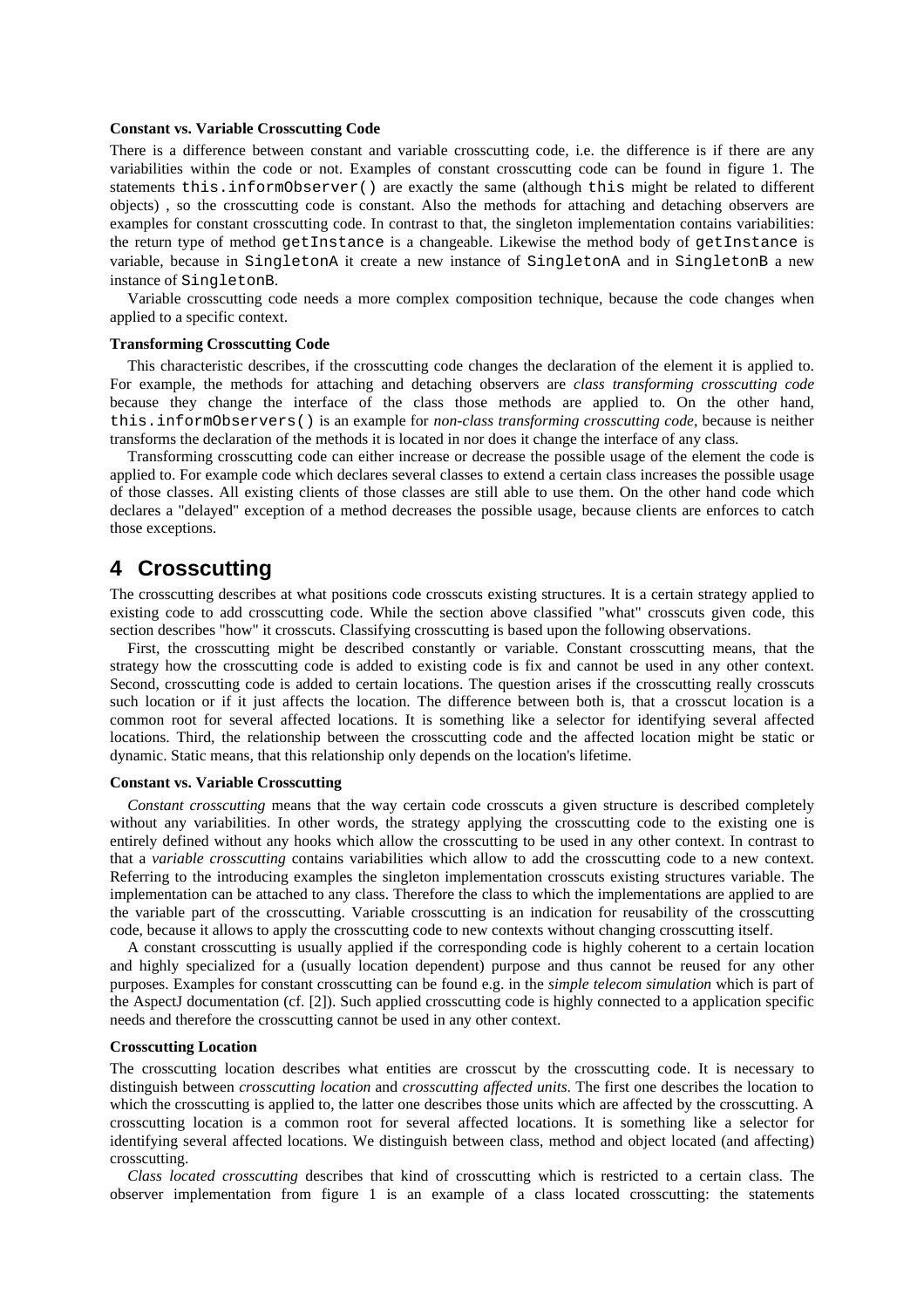this.informObserver() are spread over methods of a certain class which represent the subject. On the other hand the crosscutting responsible for introducing the methods for attaching and detaching observers is not class located: although the methods are part of a certain class they do not crosscut the class (they occur exactly once in each classes). Hence, the crosscut which is responsible for attaching those methods to the class is *class affecting*, but not class located.

*Object located crosscutting* classifies that kind of crosscutting, that is restricted to certain objects. All statements this.informObservers() are object located, because they crosscut certain objects (which have the same type). The reason why the crosscutting is both class located and object related is that the underlying programming language of the examples is a class-based object-oriented programming language. For such a kind of programming languages every object located crosscutting is also a class located crosscutting (but not the other way around because of static methods and attributes). In prototypical languages which also allow the notion of classes it is possible that an object located crosscutting is not class located at the same time.

*Method located crosscutting* describes that kind of crosscutting that is restricted to certain methods. None of the examples above contains a method located crosscutting. A typical example of method located crosscutting is such code which is inserted into a certain method for debugging purposes like  $System.out.println(..)$ after every line of code. Although the statements this.informObservers()from the observer implementations are located in certain methods they are not method located, because the choice if a certain method should contain the code or not is not determined by the method, but by the enclosing object. So the crosscutting for the mentioned statements is *method affecting*.

The above enumerated kinds of crosscutting are related to object-oriented constructs. In that way the classification is already prescribed by the application code, e.g. all statements which are part of a certain method are classified by this method. In that way a classification "method located crosscutting" is according to the enclosing object-oriented construct. On the other hand a crosscutting might group constructs, which are not grouped by the application code. For example the methods for attaching and detaching observers crosscut a collection of classes which are not related in the application code. So the location of that crosscutting is a collection of the classes which is defined by the crosscut itself. The same situation is given for the this.informObservers() statement. The statement does not crosscut a single method, but a collection of methods which are defined by the (object located) crosscut itself. Such kind of crosscutting we call *selective*, e.g. the methods for attaching and detaching observers are called *selective class located crosscutting*.

#### **Static vs. Dynamic Crosscutting**

If the connection between crosscutting code and affected or located units depends only the unit's lifetime we call such crosscut *static*. In any other case the crosscut is *dynamic*. An example for a static crosscut are the methods for attaching and detaching observers or getInstance from the singleton implementations. They exists as long as the affected class definitions exist.

Likewise, it seems as if the statements this.informObservers() do statically crosscut the given structures, because they are always located in the methods which change an object's state. Nevertheless, this statement is an example for dynamic crosscuts. The assignments of  $x$  and  $y$  in method set XY are tangled, because it was not possible to invoke setX or setY without informing the observers twice. Therefore the object-oriented solution was to implement the assignment operations redundantly. The desired behavior of the observer implementation is to inform the observers exactly once, so informObservers() should be invoked after setX, setY or setXY but never more than once. This is what in [3] is called a *jumping aspect*. The connection between the crosscutting code and the crosscut location depends on the context the method was invoked. So the underlying crosscutting is dynamic.

AspectJ distinguished between static and dynamic crosscutting in a different way (cf. [2]). Static crosscutting describes mainly those kinds of crosscutting, which transform the interface of a class (also known as *introduction*), respectively "crosscutting concerns that do operate over the static structure of type hierarchies" [2]. Although this terminology seems to be somehow intuitive, it contains some inconsistencies: those crosscutting concerns, that in AspectJ terminology are called dynamic can operate over the static structure. E.g. code, which is executed right before a certain method is invoked is called "dynamic crosscutting". Nevertheless, there is nothing dynamic in it: the weaver uses static type information for connecting the crosscutting code and nothing during runtime unweaves that code. Nevertheless, we agree with the AspectJ terminology that construct like cflow- or if-pointcuts allow to express dynamic crosscutting.

Although it does not seem to be obvious, there is a difference between dynamic crosscutting and variable crosscutting. E.g. in AspectJ it is possible to define constant, dynamic crosscuts. Also it is possible to define variable, static crosscuts.

### **5 Conclusion and Further Work**

This paper discusses the ability to characterize tangled code and proposed a preliminary classification of tangled code motivated by some introducing examples. It distinguishes between the crosscutting which describes where